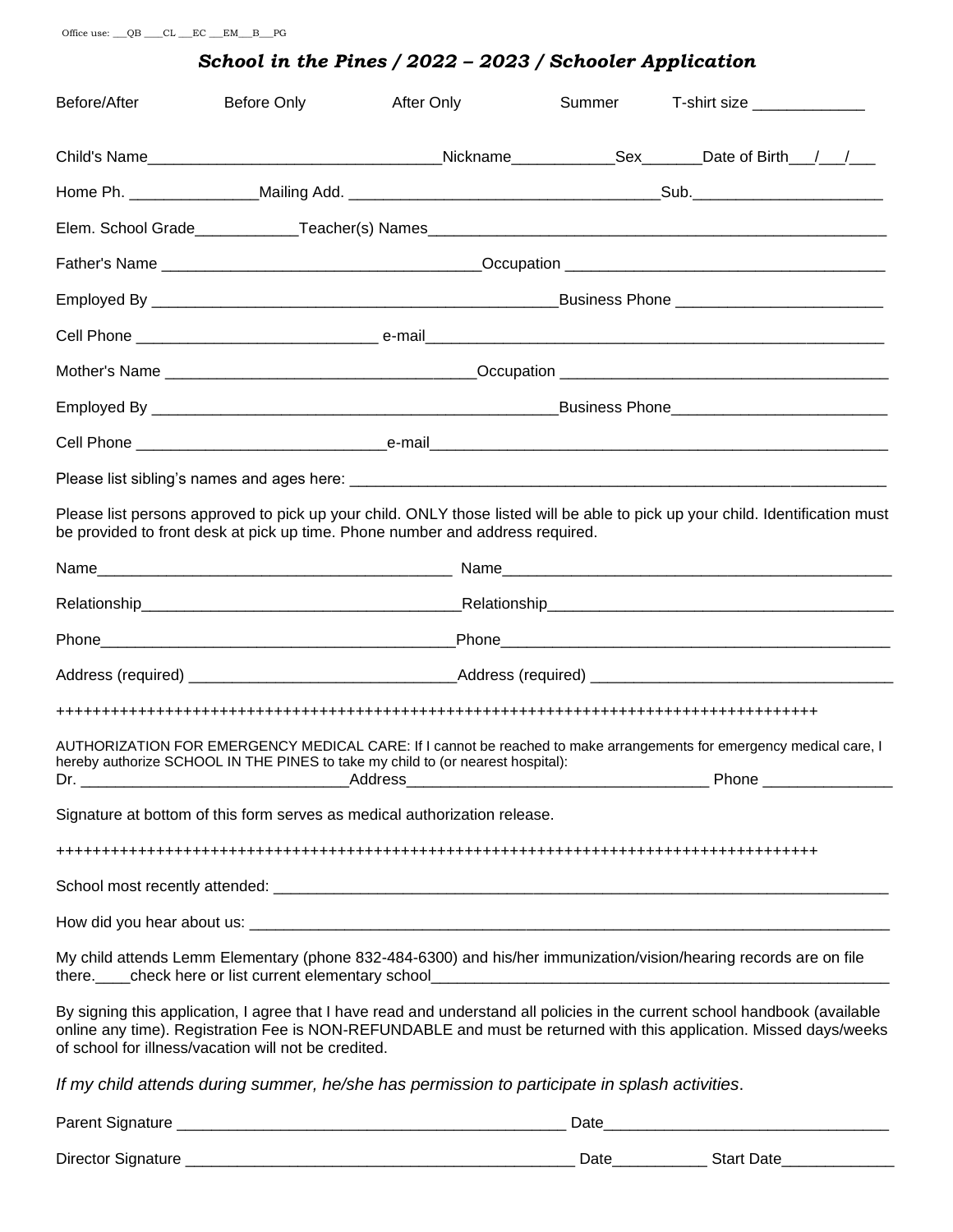**Schooler Info Sheet for** 

#### (Child's first and last name)

\_\_\_\_\_\_\_\_\_\_\_\_\_\_\_\_\_\_\_\_\_\_\_\_\_\_\_\_\_\_\_\_\_\_\_\_\_\_\_\_\_\_\_\_\_\_\_\_\_\_\_\_\_\_\_\_\_\_\_\_\_\_\_\_\_\_\_\_\_\_\_\_\_\_\_\_\_\_\_\_\_\_\_\_\_\_\_\_\_\_\_\_\_\_\_\_\_

\_\_\_\_\_\_\_\_\_\_\_\_\_\_\_\_\_\_\_\_\_\_\_\_\_\_\_\_\_\_\_\_\_\_\_\_\_\_\_\_\_\_\_\_\_\_\_\_\_\_\_\_\_\_\_\_\_\_\_\_\_\_\_\_\_\_\_\_\_\_\_\_\_\_\_\_\_\_\_\_\_\_\_\_\_\_\_\_\_\_\_\_\_\_\_\_\_

 $\Box$ 

\_\_\_\_\_\_\_\_\_\_\_\_\_\_\_\_\_\_\_\_\_\_\_\_\_\_\_\_\_\_\_\_\_\_\_\_\_\_\_\_\_\_\_\_\_\_\_\_\_\_\_\_\_\_\_\_\_\_\_\_\_\_\_\_\_\_\_\_\_\_\_\_\_\_\_\_\_\_\_\_\_\_\_\_\_\_\_\_\_\_\_\_\_\_\_\_\_

\_\_\_\_\_\_\_\_\_\_\_\_\_\_\_\_\_\_\_\_\_\_\_\_\_\_\_\_\_\_\_\_\_\_\_\_\_\_\_\_\_\_\_\_\_\_\_\_\_\_\_\_\_\_\_\_\_\_\_\_\_\_\_\_\_\_\_\_\_\_\_\_\_\_\_\_\_\_\_\_\_\_\_\_\_\_\_\_\_\_\_\_\_\_\_\_\_

Describe your child's personality (shy, outgoing, laid back, etc.)

Does your child have any special behavior problems, speech delays, etc.?

Please list any health problems:

List all dietary restrictions and allergies. Please be specific:

Has your child recently gone through any major changes or been exposed to new situations (i.e. Divorce, move, serious accident or death in the family, etc.)?

\_\_\_\_\_\_\_\_\_\_\_\_\_\_\_\_\_\_\_\_\_\_\_\_\_\_\_\_\_\_\_\_\_\_\_\_\_\_\_\_\_\_\_\_\_\_\_\_\_\_\_\_\_\_\_\_\_\_\_\_\_\_\_\_\_\_\_\_\_\_\_\_\_\_\_\_\_\_\_\_\_\_\_\_\_\_\_\_\_\_\_\_\_\_\_\_\_

Does your child have any special fears (dark, monsters, bugs, etc.)?

Please help us understand your child's home situation (i.e. living with both parents, spending time alone with each parent, living with grandparent, etc.) This information helps us when we talk about Mother's Day, Father's Day, and families. If your child was adopted, you may share this information with us.

\_\_\_\_\_\_\_\_\_\_\_\_\_\_\_\_\_\_\_\_\_\_\_\_\_\_\_\_\_\_\_\_\_\_\_\_\_\_\_\_\_\_\_\_\_\_\_\_\_\_\_\_\_\_\_\_\_\_\_\_\_\_\_\_\_\_\_\_\_\_\_\_\_\_\_\_\_\_\_\_\_\_\_\_\_\_\_\_\_\_\_\_\_\_\_\_\_ \_\_\_\_\_\_\_\_\_\_\_\_\_\_\_\_\_\_\_\_\_\_\_\_\_\_\_\_\_\_\_\_\_\_\_\_\_\_\_\_\_\_\_\_\_\_\_\_\_\_\_\_\_\_\_\_\_\_\_\_\_\_\_\_\_\_\_\_\_\_\_\_\_\_\_\_\_\_\_\_\_\_\_\_\_\_\_\_\_\_\_\_\_\_\_\_\_ \_\_\_\_\_\_\_\_\_\_\_\_\_\_\_\_\_\_\_\_\_\_\_\_\_\_\_\_\_\_\_\_\_\_\_\_\_\_\_\_\_\_\_\_\_\_\_\_\_\_\_\_\_\_\_\_\_\_\_\_\_\_\_\_\_\_\_\_\_\_\_\_\_\_\_\_\_\_\_\_\_\_\_\_\_\_\_\_\_\_\_\_\_\_\_\_\_

\_\_\_\_\_\_\_\_\_\_\_\_\_\_\_\_\_\_\_\_\_\_\_\_\_\_\_\_\_\_\_\_\_\_\_\_\_\_\_\_\_\_\_\_\_\_\_\_\_\_\_\_\_\_\_\_\_\_\_\_\_\_\_\_\_\_\_\_\_\_\_\_\_\_\_\_\_\_\_\_\_\_\_\_\_\_\_\_\_\_\_\_\_\_\_\_\_

\_\_\_\_\_\_\_\_\_\_\_\_\_\_\_\_\_\_\_\_\_\_\_\_\_\_\_\_\_\_\_\_\_\_\_\_\_\_\_\_\_\_\_\_\_\_\_\_\_\_\_\_\_\_\_\_\_\_\_\_\_\_\_\_\_\_\_\_\_\_\_\_\_\_\_\_\_\_\_\_\_\_\_\_\_\_\_\_\_\_\_\_\_\_\_\_\_

List your child's favorite characters, toys, super heroes, interests, etc.

We offer a short blessing before snacks and meals. If you would like, you may share your religious affiliation, church denomination, etc. This may help us as we celebrate holidays in the classroom.

In the fall, many children from School in the Pines attend a See You at the Pole Prayer Rally (held at Lemm in the morning before school starts). Please let us know if your child may participate. \_\_\_\_\_\_\_\_\_\_\_\_\_\_\_\_\_\_

From time to time, we like to display photographs of the children in our classes and use photos for our school brochures or website. Please let us know if you agree to have your child photographed and their photo used for these purposes.

**Classroom display** yes or no **Social Media** yes or no **Website** yes or no

Please list after-school (Lemm) activities your child will participate in (or let us know as soon as your child has signed up):

\_\_\_\_\_\_\_\_\_\_\_\_\_\_\_\_\_\_\_\_\_\_\_\_\_\_\_\_\_\_\_\_\_\_\_\_\_\_\_\_\_\_\_\_\_\_\_\_\_\_\_\_\_\_\_\_\_\_\_\_\_\_\_\_\_\_\_\_\_\_\_\_\_\_\_\_\_\_\_\_\_\_\_\_\_\_\_\_\_\_\_\_\_\_\_\_

 $\Box$ 

Parent Signature